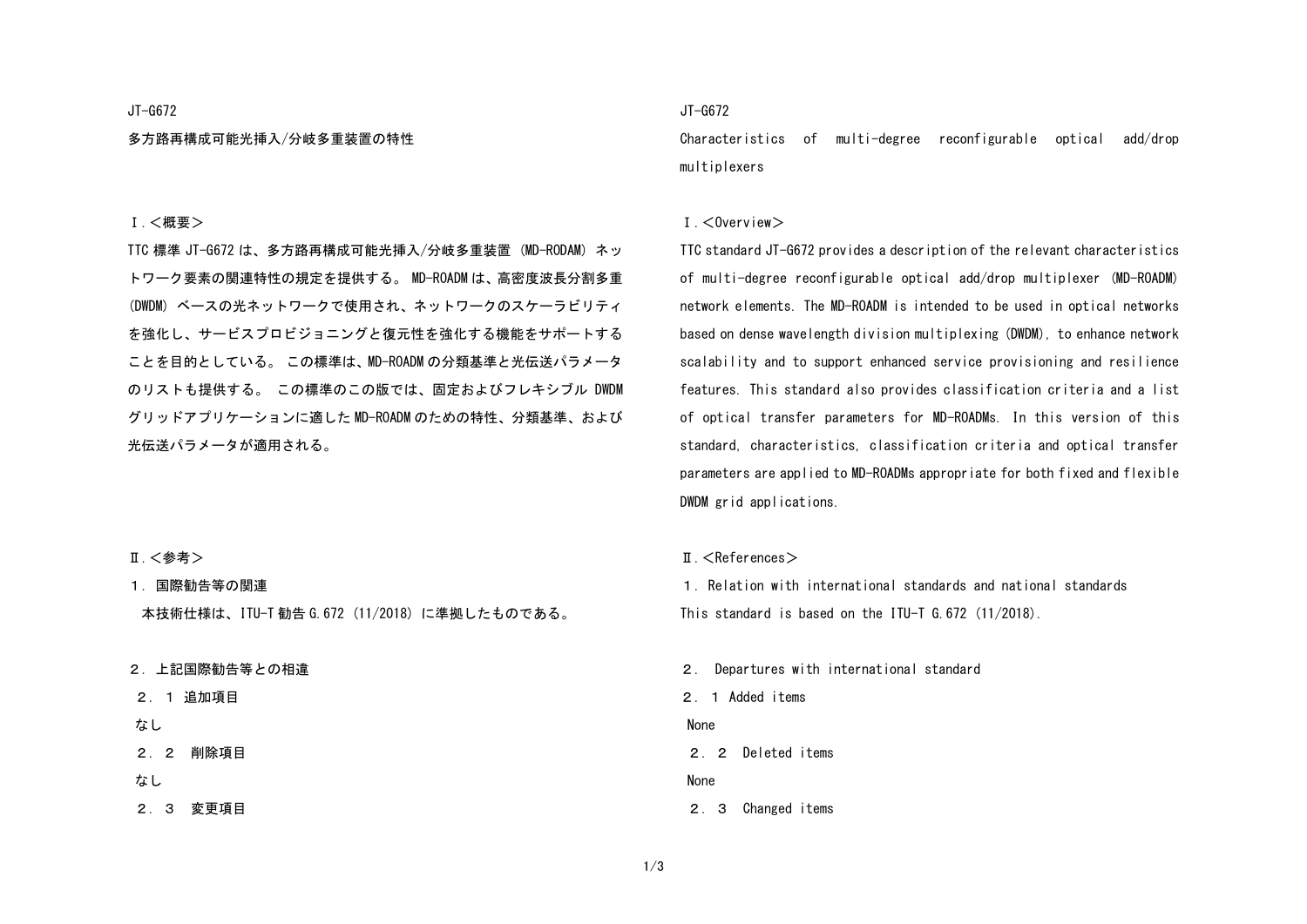# なし

2.4 章立ての相違

なし

2.5 その他

なし

### 3. 改版の履歴

| 版数   | 制定日        | 改版内容 |
|------|------------|------|
| i. O | 2019年5月23日 | 制定   |

# 4.その他

なし

### 5. 標準策定部門

光ファイバ伝送専門委員会

Ⅲ.<目次>

<参考>

1.スコープ

2.参照文献

3.定義

4.略語

5.分類基準

6.主な特性

7.MD-RODAM 伝送パラメータ

付録 I MD-ROADM の分類例

## None

2.4 Difference of chapter setting up

None

2.5 Others

None

## 3. Change history

| Version | l Date                     | Outline |
|---------|----------------------------|---------|
| ı. O    | May 23, 2019   Established |         |

### 4.Others

### None

5. Working Group that developed this standard Optical fiber transmission working group

### Ⅲ.<Table of contents>

 $<$ Reference $>$ 

- 1 Scope
- 2 References
- 3 Definitions
- 4 Abbreviations and acronyms
- 5 Classification criteria
- 6 Main characteristics
- 7 MD-ROADM transfer parameters

## Appendix I – MD-ROADM classification examples